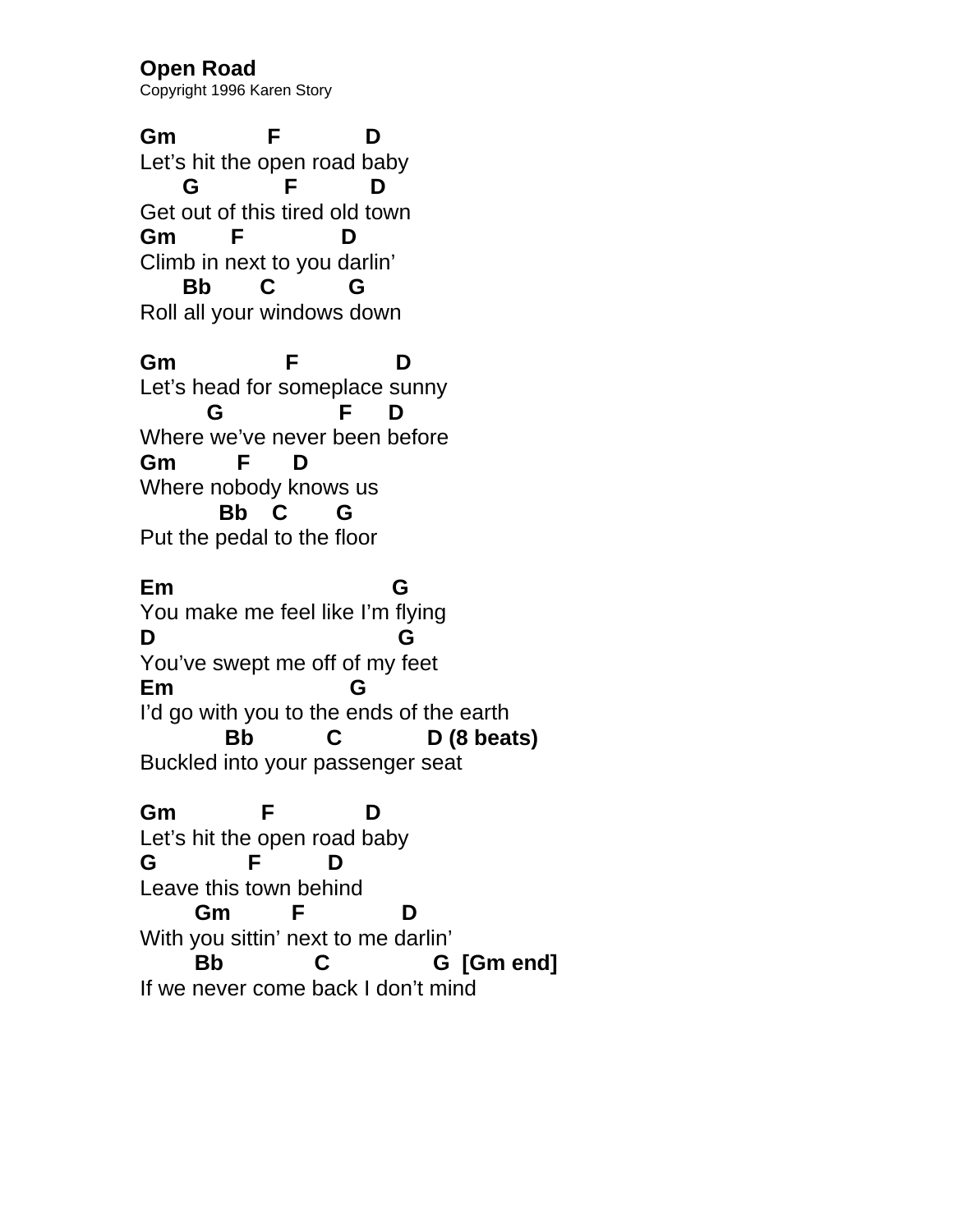## **Run and Hide** Bm

Copyright 1996 Karen Story

## Intro: bowed bass 2 bars, then banjo harmonies

 Bm D F#m Bm This life of crime, you think it's fine Another job and I won't mind Bm D F#m Bm Steal my love, rob me blind Now we're only doin' time Chorus: A F#m Bm A F#m Bm Run and hide can't you see What your love has done to me A Bm Run and Hide (repeat) Bm D F#m Bm You said that we were meant to be Loved this life of robbery Bm D F#m Bm No remorse, that was key No regrets, no sympathy **Chorus** Bridge: D Bm They say crime doesn't pay A Bm I know, 'cause they took you away A Bm A Bm This cell is empty, cold and gray, today Bm D F#m Bm This life of crime was so divine Lived each day on borrowed time Bm D F#m Bm I was yours and you were mine Stole your love and robbed me blind Break: Verse – chorus (w/o repeat)  $D - L - T$ Bm D F#m Bm Bm D F#m Bm A F#m Bm A F#m Bm A Bm

Vocals repeat song Outro: "Run and Hide" 4x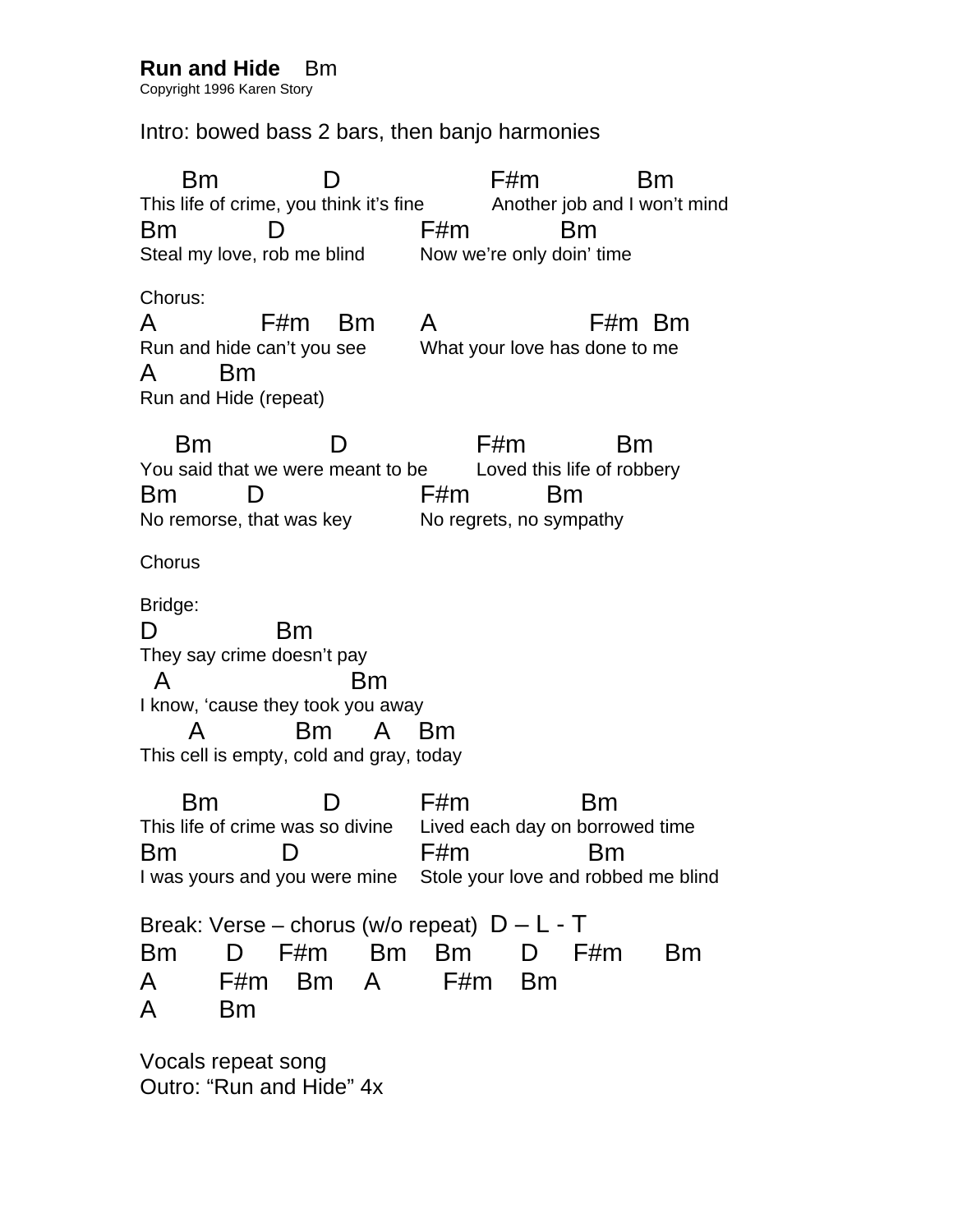Heart Fades Away Copyright 1996 Karen Story

Had a dream bout a place I knew once Felt so real brought tears to my eyes Left me feeling I had really been there Walking under those skies

Gonna keep those places in my mind Til my heart fades away Won't let go of the memories I find Til my heart fades away Til my heart fades away Don't go away

Here you are, yes it's been a long time Yet it feels like only a day The things we knew still keep them in my heart Time doesn't take them away

Gonna keep those people in my mind Til my heart fades away Won't let go of the memories I find Til my heart fades away Til my heart fades away Don't go away

Memories come around and they surprise you Might bring smiles, might bring tears Open your heart, let them back inside you Fill the spaces left by the years

Gonna keep those memories in my mind Til my heart fades away Won't let go of the ones that I find Til my heart fades away Til my heart fades away Don't go away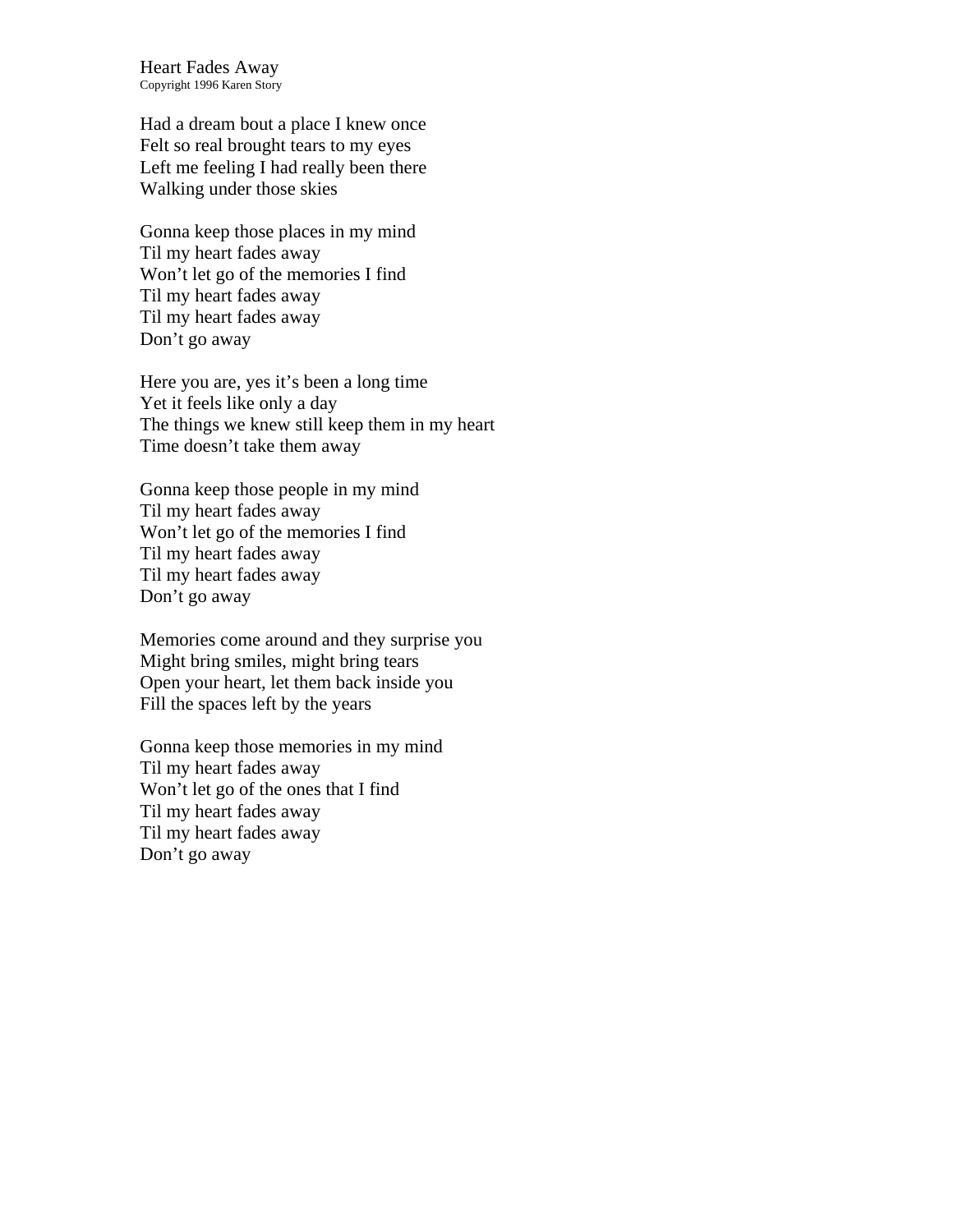Touch the Sky Copyright 1996 Karen Story

Climbed a mountain high Got to touch the sky Gazing out from there Mountains everywhere Wanna climb them too See a different view Feel the world is new I don't wanna hear there's something I can't do

Been up here too long Time for moving on Which one should I choose Is there much to lose On the trail once more Cross the valley floor Open a new door I gotta find out what life Holds in store

I crossed paths with you Wasn't looking to Walk a while with me Show me what you see I wish I could stay Afraid I'll lose my way Maybe one more day I don't wanna know the price I'd have to pay

Bridge: Walked through sun and snow Valley's far below Seems the more I know The farther I have to go New horizons keep me strong They're where I belong They help me find my song Don't wanna believe it's wrong to

Climb a mountain high Get to touch the sky Gazing out from there Mountains everywhere Wanna climb them too See a different view Feel the world is new I wanna believe there's nothing I can't do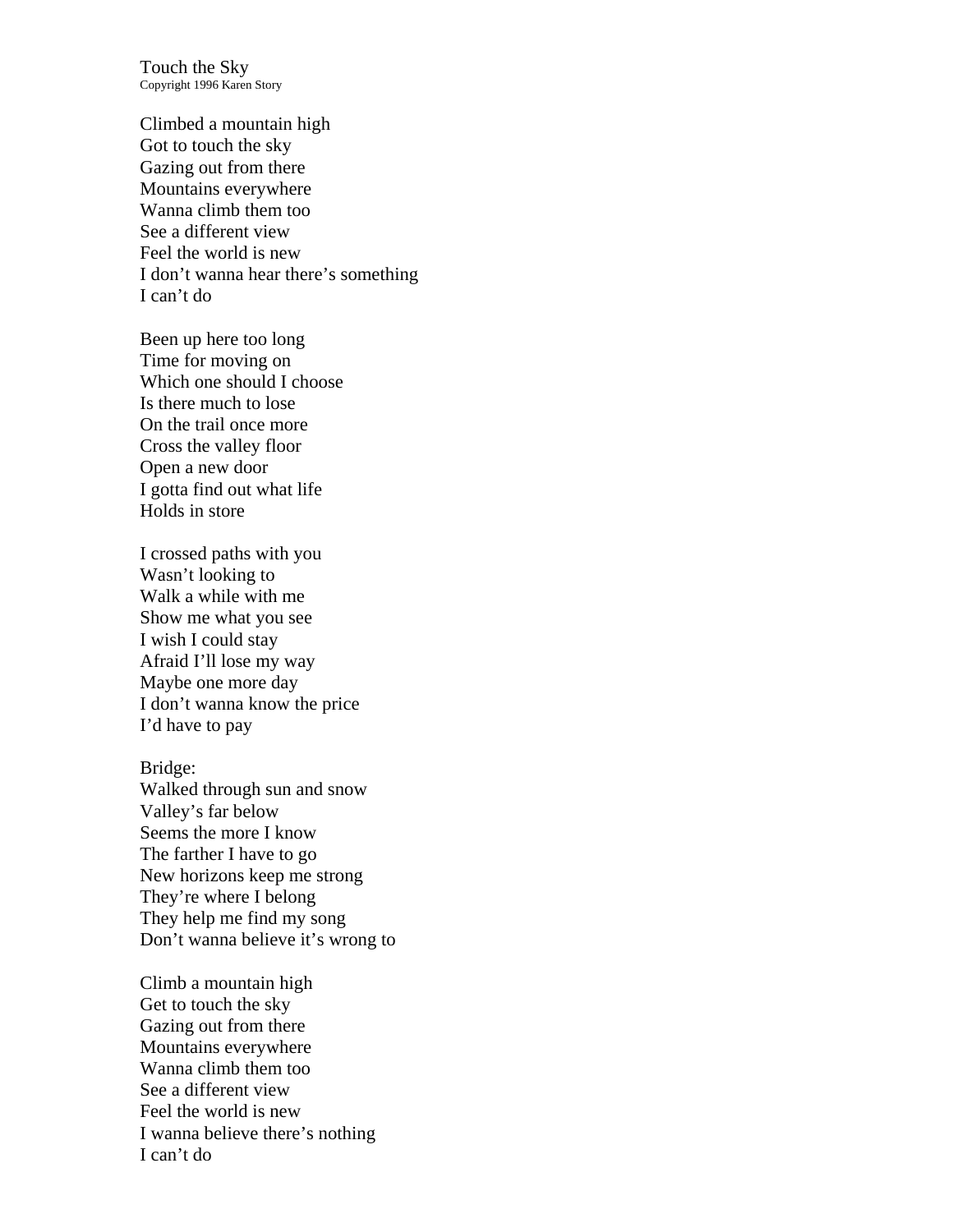Stagestruck Blues

Copyright 1996 Karen Story

He was playin' his guitar In another funky bar Watchin' his woman dance She came to hear him play Instead she danced the night away In the arms of another man

If you wanna play the blues You know you got to pay your dues He never knew the price would be so high Watched 'em dance across the floor Then he danced her out the door And she didn't even wave goodbye

So players listen here If you hold your woman dear Never let her come to hear you play She'll be your biggest fan Until she meets another man While you're playin' he'll be stealin' her away